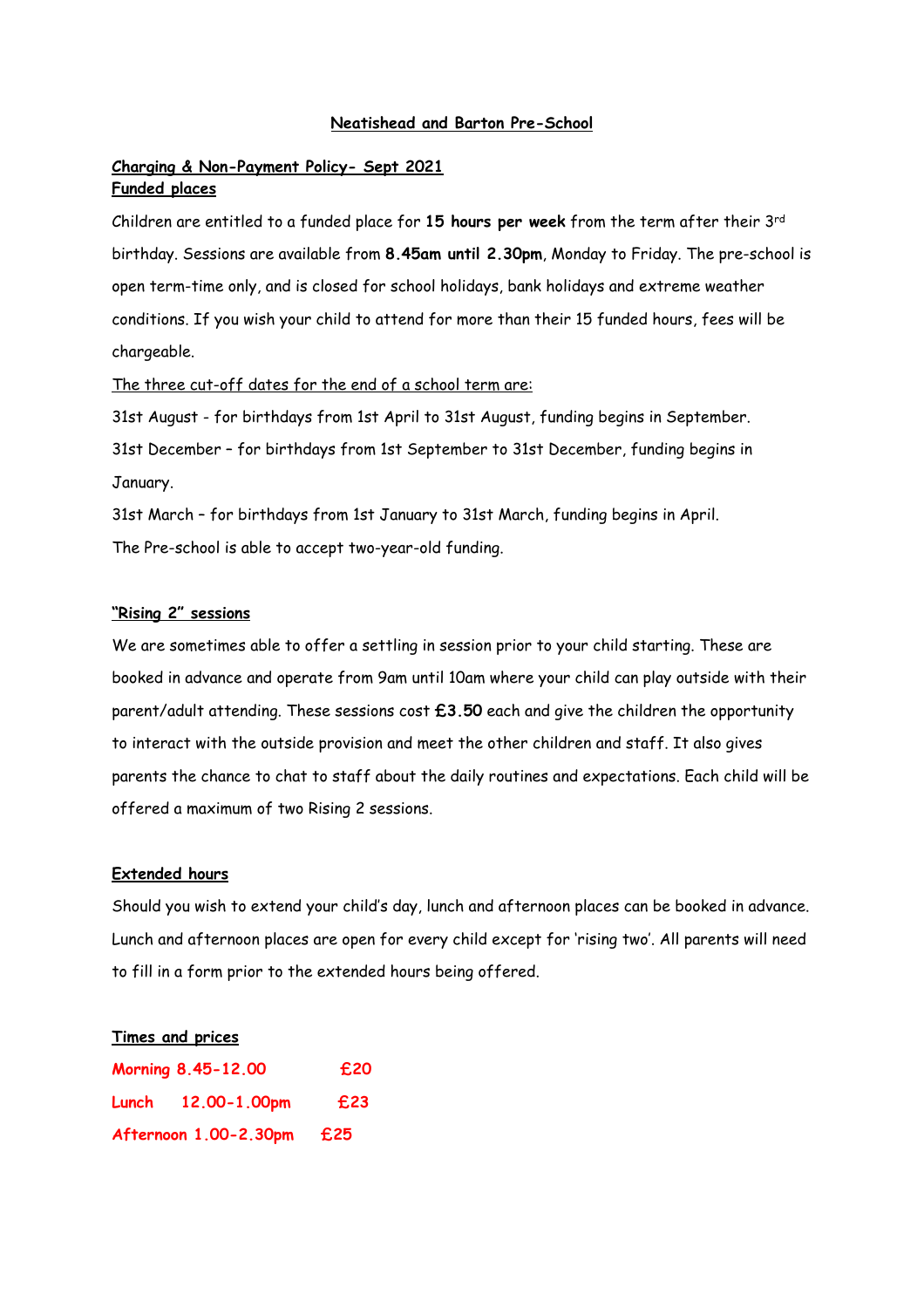## **Notice of increase in fees**

If we need to increase prices, we will give notice of one month.

### **Payment terms**

Fees are due every **half-term**. The Treasurer will provide an invoice which is emailed directly to parents/carers and it informs parents/carers of the amount of fees due. Fees should be paid immediately and at least within 14 days of receipt of an invoice. If a parent/carer is unable to pay the fees within that time, they must advise the Treasurer and provide a reason. In exceptional circumstances the Pre-school may agree to a payment plan. This is agreed between the parent/carer and the Pre-school specifying the dates and the amounts to be paid. If the plan is not followed by the parent/carer then the Pre-school will implement its policy on late payment of fees. We do not accept cash payments. All fees need to be paid either via bacs or government voucher schemes.

## **Late Payment of Fees**

If fees remain unpaid for more than one half-term or an agreed payment plan is not followed, then Pre-school have the right to carry out any of the following actions as appropriate:

- Pursue the matter in the small claims court
- Restrict the attendance of the child

## **Late pick up**

If on more than one occasion your child is picked up later than **10 minutes** then you will be charged a **£5.00 fine**. This is because staff ratios may be affected, staff cannot get on with cleaning and setting up for the following day or staff cannot start an activity with the remaining children. Please speak to the supervisor if you have ongoing problems picking your child up at the agreed time.

### **Payment methods**

We are able to accept the following payment methods:

- Payment directly into the Pre-school bank account (BACs)
- Childcare vouchers

## **Cancellation policy/Illness**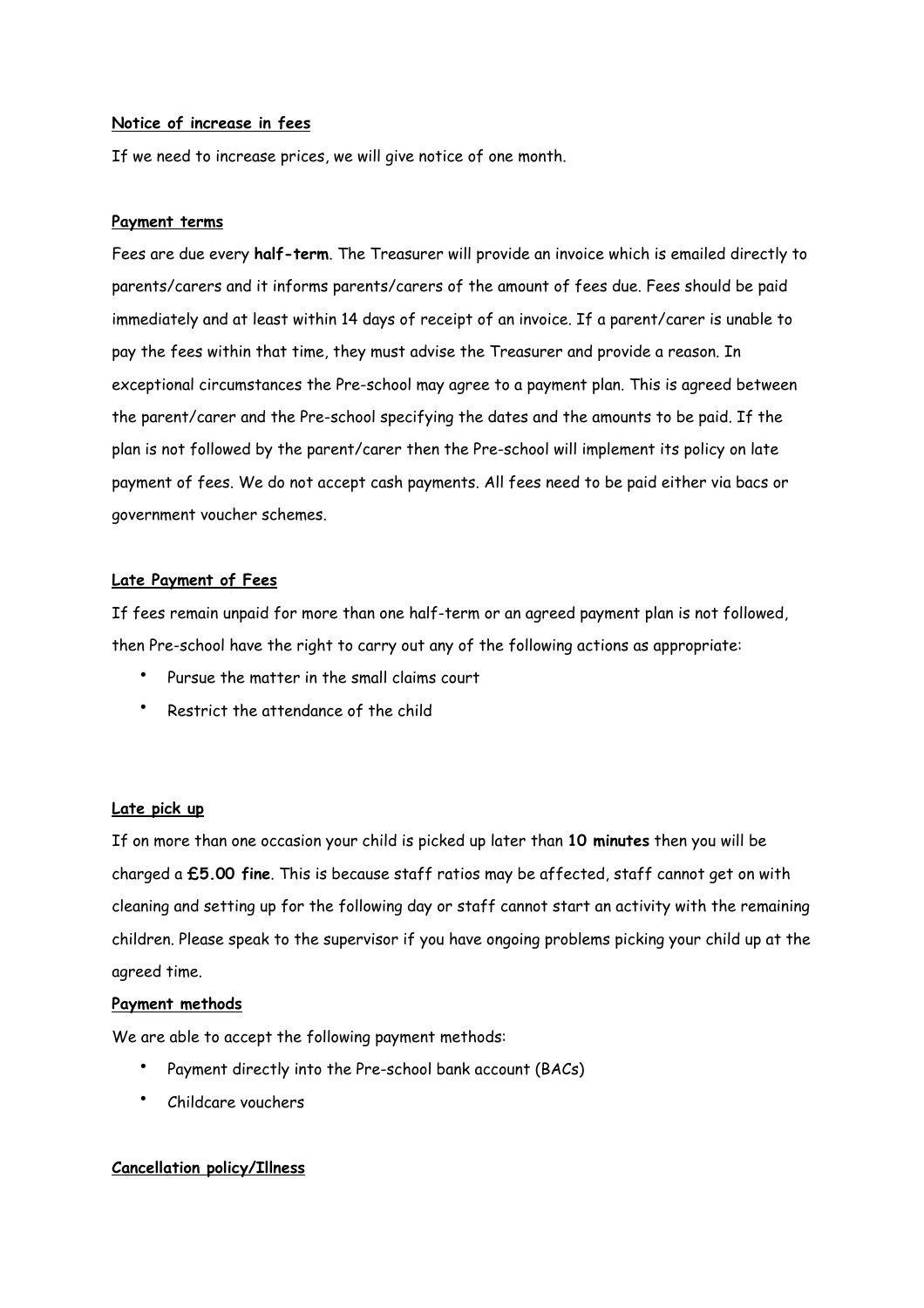Once you have booked a paid place, you are obliged to pay, **even if your child does not attend for any reason**, including illness and holidays. This is because your child's place will have been kept open and the pre-school will still have to employ and pay staff and cover all bills.

## **Unavoidable closure of pre-school**

Fees are still payable **even if the setting has had to close suddenly** e.g extreme weather or loss of power. If the pre-school has to close for an extended period of time (more than a few days) then the pre-school will investigate whether the invoice covering the period of closure can be frozen. (e.g closure due to lockdown/ coronavirus). The manager will notify all parents via email, telephone and on our Facebook page if there has to be a sudden closure.

### **Notice period**

We require **notice in writing** if your child will be leaving during term time i.e before the end of the half term has been reached. We ask that parents give **half a term's notice** so that this place can be offered to another child. Parents will still receive and expect to pay their invoice for the half term even if their child is leaving before the end of it.